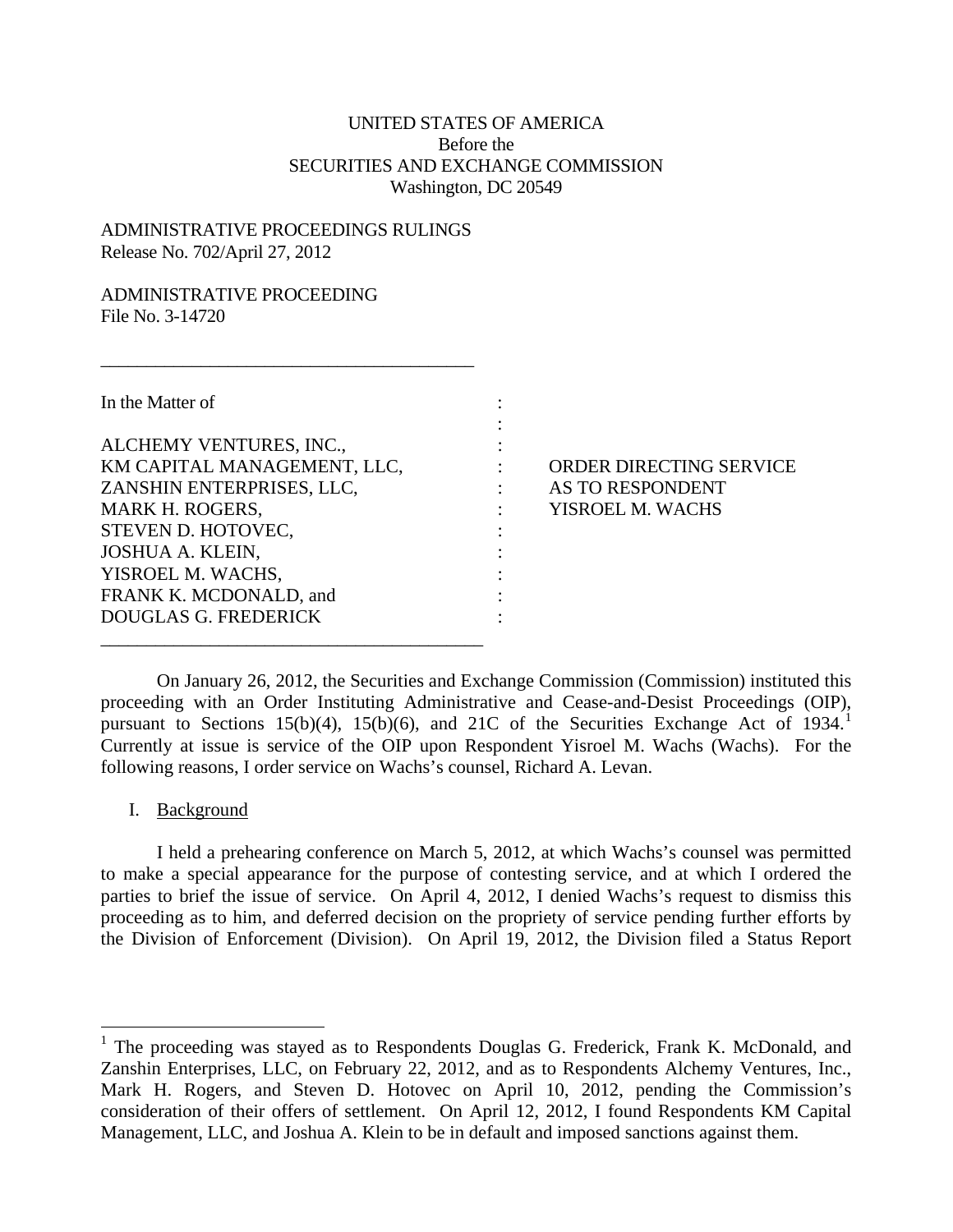Regarding Service of the OIP on Respondent Yisroel M. Wachs (Status Report), and on April 26, [2](#page-1-0)012, Wachs filed a responsive letter (April 26 Letter). Briefing is now complete. $2$ 

The Federal Rules of Civil Procedure (FRCP) provide several avenues to dismiss a case before the filing of an Answer. Grounds for dismissal include lack of personal jurisdiction (FRCP  $12(b)(2)$ ), improper venue (FRCP  $12(b)(3)$ ), insufficient service (FRCP  $12(b)(4)$ ), and insufficient service of process (FRCP 12(b)(5)). Additionally, FRCP 4(m) establishes a presumptive time limit of 120 days within which to serve a defendant.

No analogous provisions appear to apply in Commission administrative proceedings. The Commission's Rules of Practice (Rules) permit a motion for more definite statement, similar to FRCP 12(e), but the party's Answer must be filed contemporaneously. 17 C.F.R. § 201.220(d). They also permit the Chief Administrative Law Judge to discontinue a proceeding, upon motion by the Division. 17 C.F.R.  $\S$  200.30-10(a)(8). I have found no other provisions in the Rules even remotely analogous to FRCP 12(b), and the parties have not identified any. Nor is there any time limit on service of the OIP, as there would be if FRCP 4(m) applied. Of course, until service is effected, a respondent need not file an Answer. Otherwise, and in sharp contrast to practice in the District Courts, there is apparently no remedy for failure to properly serve a respondent in an administrative proceeding – the Division just has to keep trying to serve him.

The Division has documented several attempts to serve the OIP on Wachs:

- a. No later than February 1, 2012, Wachs's counsel, Richard Levan, received the OIP by mail. Mr. Levan thereafter notified the Division that he was not authorized to accept service of the OIP. Buchholz Decl., Ex. J.
- b. On February 8, 2012, a process server delivered the OIP to Wachs's father at 7841 Langdon Street, Philadelphia, Pennsylvania (the "7841 Address"), a residence. Submission, Ex. B. In September 2010, Wachs identified the 7841 Address as his "U.S. address," and was served with an investigative subpoena there. Buchholz Decl., pp. 3-4 & Ex. H.
- c. On April 17, 2012, the OIP was delivered by UPS to Ohr Somayach, a university or yeshiva located at 22 Shimon Hatzadik Street, Jerusalem, Israel. Status Report, Ex. A; Buchholz Decl., Ex. I. In September 2010, Wachs identified 22 Shimon Hatzadik Street in Jerusalem as his address in Israel. Buchholz Decl., p. 4.
- d. Also on April 17, 2012, the Division sent the OIP by email to two addresses, one listed as Wachs's email address in applications for brokerage accounts (although Wachs

<span id="page-1-0"></span> <sup>2</sup> I have considered the following papers in deciding this issue: the Division's Submission of Records of Service of OIP on Certain Respondents (Submission), filed February 10, 2012; the Division's Memorandum of Law Regarding Service of the OIP on Respondent Wachs (Division MOL) and Declaration of Steven D. Buchholz in Support thereof (Buchholz Decl.), both filed March 16, 2012; Wachs's Memorandum of Law in Support of the Dismissal of the OIP on the Grounds of Lack of Valid Service and Lack of Jurisdiction (Wachs MOL), filed March 26, 2012; the Division's Reply Regarding Service of the OIP on Respondent Wachs, filed April 2, 2012; Wachs's letter responding to the Reply, filed April 2, 2012; the Status Report; and the April 26 Letter.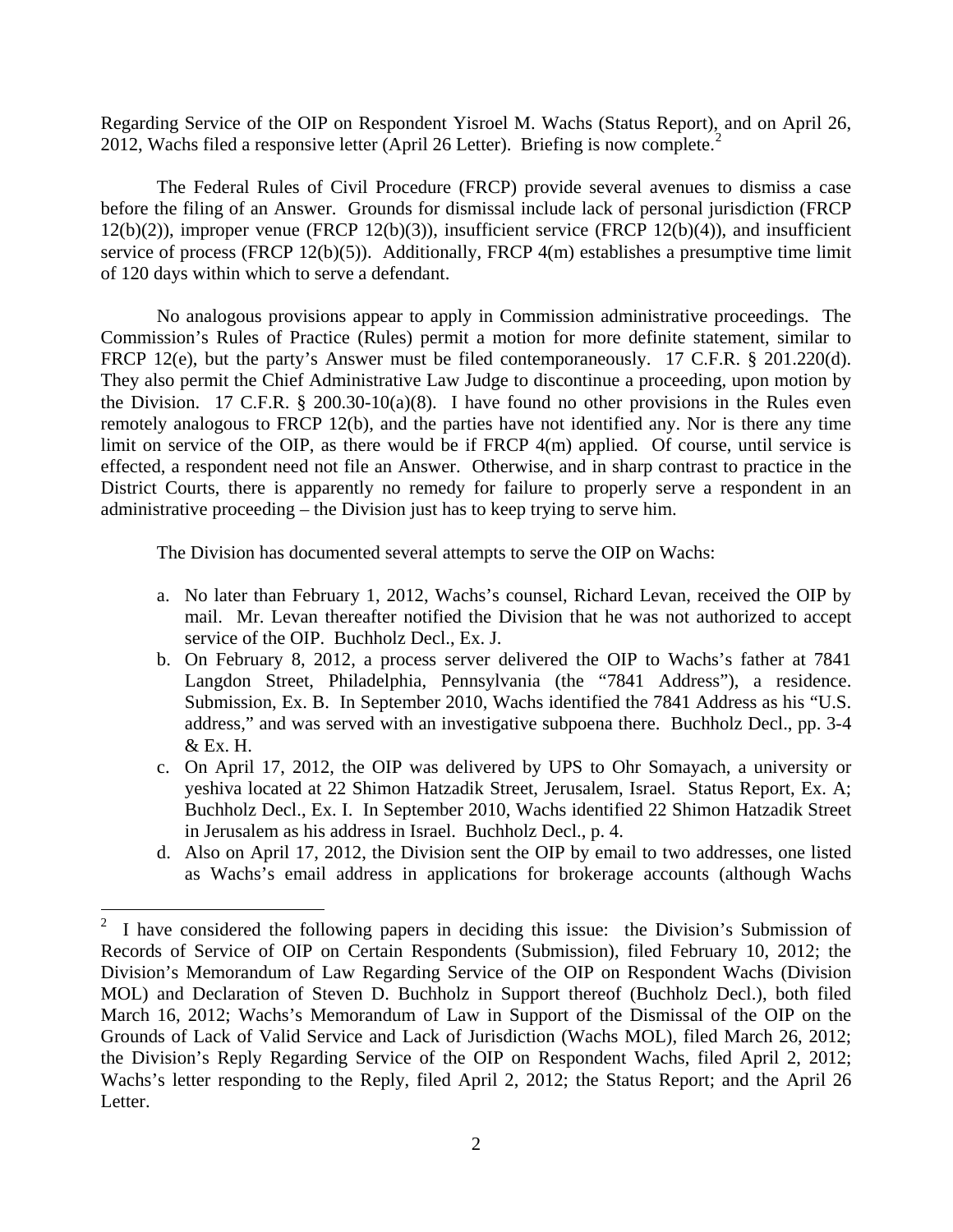alleges that he did not fill out the applications), and one provided by Wachs to Division staff during the investigation. Status Report, p. 2. Wachs concedes that he received an investigative subpoena by email. Wachs MOL, Ex. B, para. 8.

Wachs vigorously disputes the propriety of each of these service attempts. I need not resolve this dispute, for two reasons: Wachs has actual notice of this proceeding as a result of these service attempts, and Wachs's (admittedly limited) efforts to evade service warrant directed service.

#### II. Discussion

The point of service is to provide actual notice of a proceeding; nonetheless, actual notice is not required to satisfy due process. E.g., Jones v. Flowers, 547 U.S. 220, 226 (2006) ("Due process does not require that a property owner receive actual notice before the government may take his property."). Where there has been actual notice, however, due process has been satisfied, at least in Commission administrative proceedings. See Dan Rapoport, Exchange Act Release No. 63744, 100 SEC Docket 37050, 37056-58 (Jan. 20, 2011) (finding that respondents' actual notice of the law judge's authorized service on him was sufficient and, therefore, he could not have reasonably believed that he could disregard the ruling and ignore the service effected on him); see also Hector Gallardo, Administrative Proceedings Rulings Release No. 694 (Mar. 6, 2012) (denying motion to set aside default because respondent had received actual notice of proceeding). Wachs argues that actual notice is insufficient, and that jurisdiction is lacking if service is lacking, but cites only to cases which originated in the District Courts. As explained above, there is no provision for dismissing this proceeding for lack of jurisdiction.

In view of his affidavit, executed on March 26, 2012, it is undeniable that Wachs has had actual notice of this proceeding for more than one month. Wachs MOL, Ex. B. Arguably, therefore, requiring service in compliance with Rule 141 would constitute an empty formality. I will nonetheless require it, out of an abundance of caution.

The Division has had some difficulty in serving Wachs in an uncontestably proper manner, in part because of Wachs's own actions. The record demonstrates two actions which have made service more difficult: a possibly misleading statement regarding his residence in Jerusalem, and at least one apparently false statement regarding the 7841 Address.

The Division states that Wachs "provided an address in Israel, 22 Shimon HaTzadik Street, Jerusalem, Israel, and he told Division staff that he was studying religion in Jerusalem." Buchholz Decl., p. 4. Although the exact question asked by the Division in September 2010 regarding Wachs's residence is not in the record, a reasonable inference is that the Division requested an address for, among other things, service of process. The Division later learned that the address Wachs provided was the address of Ohr Somayach, an academic institution which includes "residence halls," but is not clearly a residential building. Division MOL, p. 3; Buchholz Decl., Ex. I. When the Division later sent the OIP by UPS to the address provided, it became clear that the address was for the "office" of Ohr Somayach, and not specifically Wachs's actual residence. Status Report, Ex. A. It is possible, of course, that the most specific mailing address available to an Ohr Somayach resident student is the address Wachs provided, and that mail gets routed through one central office at the institution to the resident students. If so, and assuming that service by UPS in Israel is lawful, service at the Ohr Somayach office address might be effective. Wachs, however,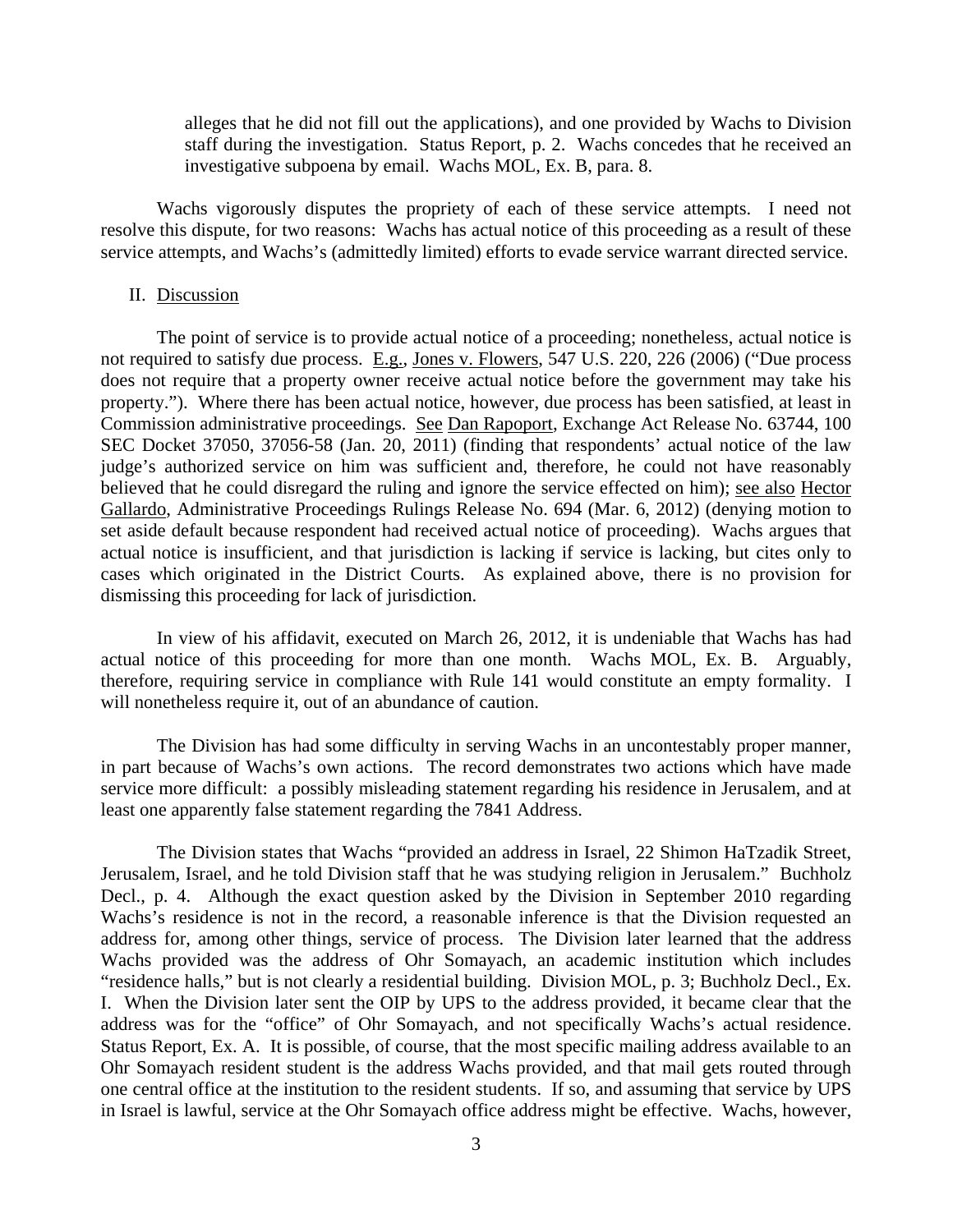points out that the UPS delivery went "to some unidentified 'office' and is signed for by one 'Brury Asinor' [with] no information provided as to who Brury Asinor is, and what, if any, relationship this person has with either the University or Mr. Wachs." April 26 Letter, p. 2.

Wachs's complaints are disingenuous. He provided a Jerusalem address during the investigation; if it is not a proper service address, which is the implication of his argument, then he misled the Division. Indeed, he may even have committed a crime. 18 U.S.C. § 1001(a)(2) (criminalizing any materially false statement or representation within the jurisdiction of the executive branch). Notably, he does not provide his Jerusalem address in his affidavit. Wachs MOL, Ex. B.

I have greater concern about Wachs's second evasive action. Pennsylvania issued Wachs a renewed driver's license on August 22, 2006, with the 7841 Address as his listed residence. Buchholz Decl., Exs. A & D. Wachs renewed his license again on May 11, 2010. Id., Ex. D. I take official notice that Pennsylvania law apparently requires that an original Pennsylvania driver's license may only be issued to a resident of Pennsylvania, and that a renewal of a Pennsylvania driver's license requires the applicant to certify under oath any address changes. See [http://www.dmv.state.pa.us/pdotforms/dl\\_forms/dl-143.pdf;](http://www.dmv.state.pa.us/pdotforms/dl_forms/dl-143.pdf) [http://www.dmv.state.pa.us/pdotforms/](http://www.dmv.state.pa.us/pdotforms/%20dl_forms/dl-180.pdf)  [dl\\_forms/dl-180.pdf](http://www.dmv.state.pa.us/pdotforms/%20dl_forms/dl-180.pdf) (last visited April 27, 2012).

Wachs has affirmed under oath that he moved to Maryland in May 2003, and that he "[has] been a full-time resident of the city of Jerusalem in Israel since February 2008." Wachs MOL, Ex. B, p. 2. Wachs therefore renewed his driver's license in 2006 by claiming Pennsylvania residency under oath, when he was actually residing in Maryland, and renewed his license again in 2010, again by claiming Pennsylvania residency under oath, when he was actually residing in Jerusalem. Although Wachs downplays the significance of his driver's license, these sworn statements are apparently irreconcilable and possibly perjurious. Wachs MOL, p. 7. More to the point, they suggest multiple and even longstanding efforts to deceive the government regarding his residency, and, as applicable in this case, an intent to evade service.

Athough the Rules do not specify when alternate service or directed service are appropriate, they have been found warranted when a respondent has evaded service. See Grant Ivan Grieve, Investment Advisers Act of 1940 Release No. 3061, 98 SEC Docket 30795, 30795 n.1 (July 29, 2010); Grant Ivan Grieve, Administrative Proceedings Rulings Release No. 650 (Apr. 8, 2010). Admittedly, Wachs's efforts to evade service have not been strenuous, and indeed, prior to issuance of the OIP he was apparently cooperative with the Division. However, in view of his possibly false and misleading statements regarding his residency, and his disingenuous efforts to distance himself from those statements, his efforts at evasion cross the threshold needed to warrant directed service.

I am authorized to direct service upon Respondent's counsel, even when counsel is not authorized to accept service. See Rapoport, 100 SEC Docket at 37056 n.23 (finding such directed service appropriate under Rule  $\overline{141(a)(2)(iv)}$  of the Commission's Rules, as other courts have found appropriate under FRCP  $4(f)(3)$ . The cases on which Wachs relies in opposition are not to the contrary; all deal with service on an attorney as agent, in a manner comparable to Rule 141(a)(2)(i), but none deal with service on an attorney as the result of a judicial order directing service, in a manner comparable to Rule 141(a)(2)(iv). Wachs has been on notice since my April 4, 2012 Order that I have the authority to direct service even on an attorney who is not authorized to accept it, and